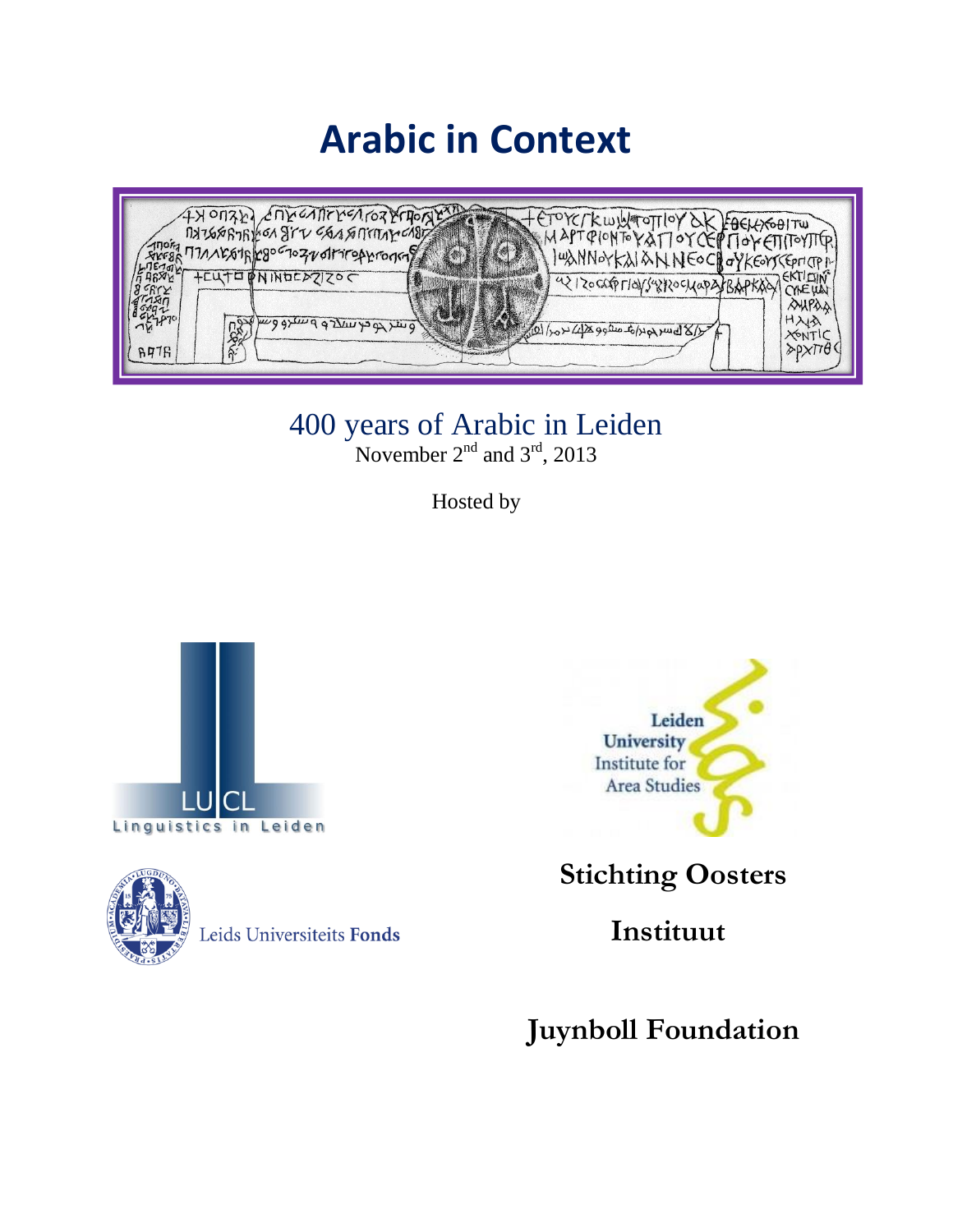## Saturday, November 2<sup>nd</sup> 2013 Leiden University Library, Vossius Room Witte Singel 26---27, Leiden

| 9:30  | Coffee and registration                                                                           |
|-------|---------------------------------------------------------------------------------------------------|
| 10:00 | <b>Introduction, Arabic at Leiden</b><br>Ahmad Al-Jallad and Petra Sijpesteijn, Leiden University |

## *Arabic and Northwest Semitic*

Chair – Ahmad Al-Jallad, Leiden University

- 10:30 **Raphelengius Vindicatus: The earliest translations of Hebrew םֺאדָ into Arabic** Jordi Ferrer i Serra, Swedish Royal Academy of Letters, History, and Antiquities (University of Lund)
- 11:00 **Qur'anic sulṭān and sallaṭa: a view from Aramaic** Agustinus Gianto, Pontifical Biblical Institute, Rome

## 11:30 – 11:45 **Coffee Break**

*Arabic and the Epigraphic Sources* Chair – Margareta Folmer, Leiden University

| 11:45 | Arabic loanwords in Nabataeo-Arabic (3rd-5th century AD)<br>Laïla Nehmé, Centre national de la recherche scientifique (CNRS) |
|-------|------------------------------------------------------------------------------------------------------------------------------|
| 12:15 | The Ayn Abada inscription forty years later: a reassessment<br>Manfred Kropp, Johannes Gutenberg-Universität Mainz           |
| 12:45 | Traces of South Arabian causative verbal stem in the Arabic lexicon<br>Daniele Mascitelli, University of Pisa                |

**1:15-2:30 Lunch**

*Arabic in the Early Islamic and Medieval Sources* Chair – Kees Versteegh, Radboud University Nijmegen

2:30 **Arabic thoughts, Greek numbers, Coptic script: two accounting documents from Fatimid Fayyum** Marie Legendre, University of Oxford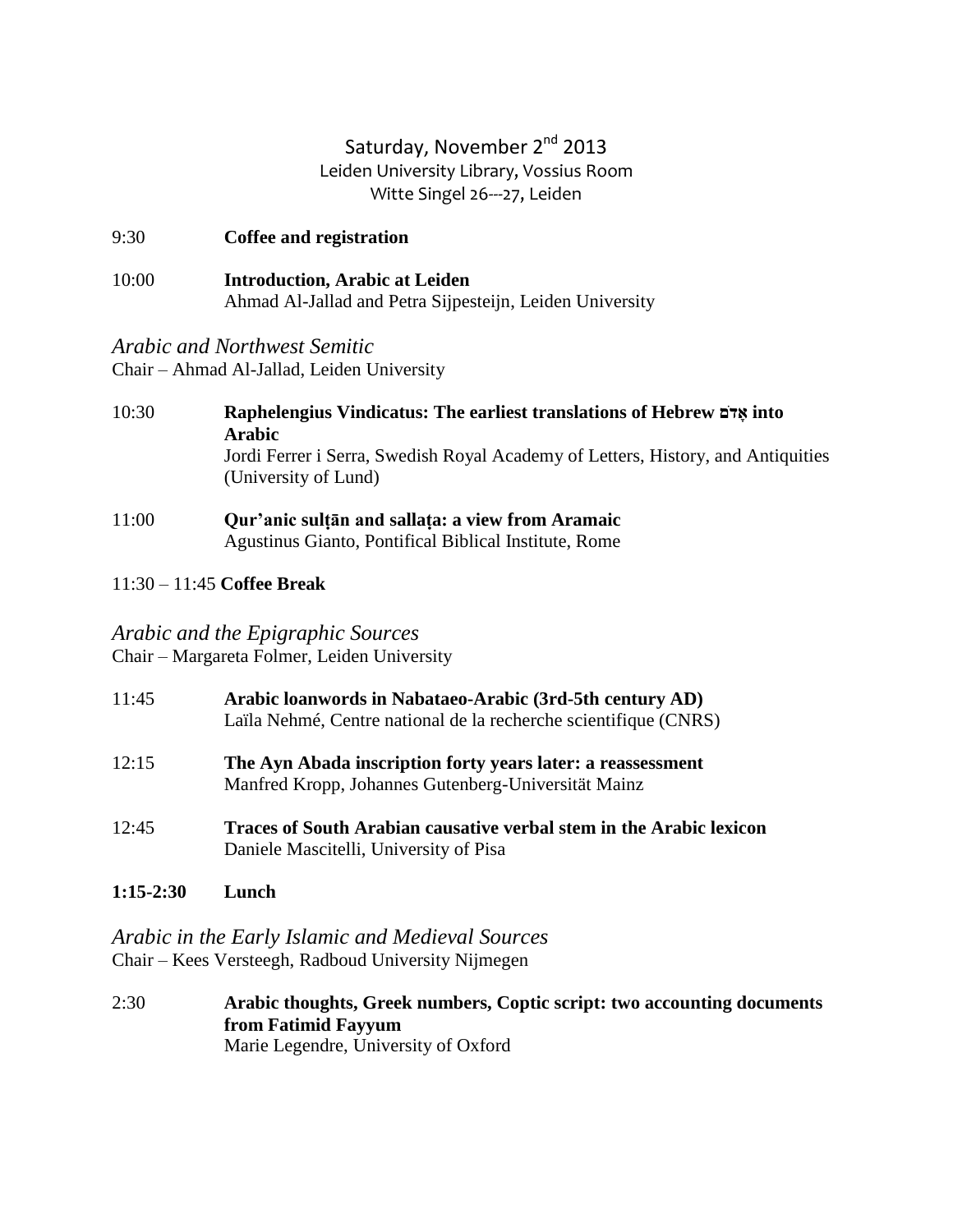| 3:00 | The spoken Arabic of the Muslim conquests: evidence from 7 <sup>th</sup> and 8 <sup>th</sup> |
|------|----------------------------------------------------------------------------------------------|
|      | century Greek papyri                                                                         |
|      | Ahmad Al-Jallad, Leiden University                                                           |
|      |                                                                                              |

- 3:30 **Medieval Judaeo-Arabic manuscripts with vocalization** Geoffrey Khan, University of Cambridge
- 4:00 4:15 **Coffee**

#### **Keynote Address**

| 4:15 | <b>Arabic in its Semitic context</b>           |
|------|------------------------------------------------|
|      | John Huehnergard, University of Texas - Austin |
|      |                                                |

### 5:00 - 6:00 **Book Presentation by Brill Publishers + Reception**

7:30 **Conference Dinner**

# Sunday, November 3rd 2013 Leiden University, Lipsius Building, Room 003 Cleveringaplaats 1, Leiden

## *Arabic in North Africa* Chair **–** Harry Stroomer, Leiden University

- 9:00 **The Arabic strata in Berber: a case study on Awjila Berber** Marijn van Putten, Leiden University and Adam Benkato, The School of Oriental and African Studies, London
- 9:30 **The Romance of North African Arabic** Stéphane Goyette, Independent Scholar
- 10:00 **Early Islamic terminology in Berber** Maarten Kossmann, Leiden University
- 10:30-10:45 **Coffee Break**

## *Qurʾānic Arabic*

Chair **–** Gabrielle van den Berg, Leiden University

- 10:45 **Traces of Bilingualism/Multilingualism in the Qur'ānic Text** Guillaume Dye, Université libre de Bruxelles (ULB)
- 11:15 **A Syriac Reading of the Qurʾān? The case of sūrat al-Kawṯar** Martin F.J. Baasten, Leiden University